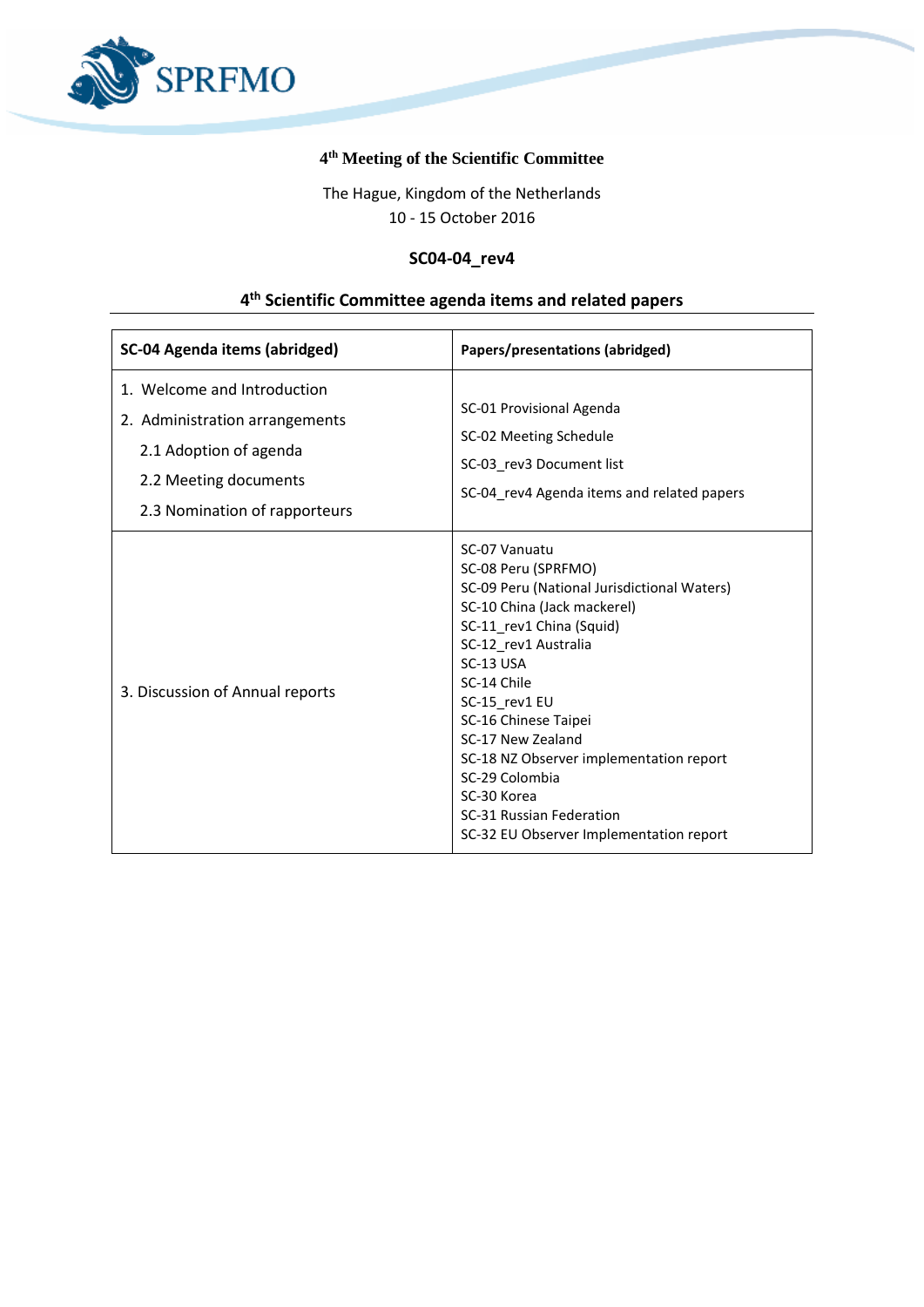|                                                                                                                        | Presentation of last year's SC report to the COMM                                                                                                                                                                                                                                                                                                                                                                                  |
|------------------------------------------------------------------------------------------------------------------------|------------------------------------------------------------------------------------------------------------------------------------------------------------------------------------------------------------------------------------------------------------------------------------------------------------------------------------------------------------------------------------------------------------------------------------|
| 4. Commission guidance et. al.                                                                                         | SC-05 July 2016 web meeting<br>SC-28 Sept 2016 web meeting                                                                                                                                                                                                                                                                                                                                                                         |
| 4.1 Commission SC Workplan                                                                                             | SC-25_rev1 Secretariat SC related activities                                                                                                                                                                                                                                                                                                                                                                                       |
| 4.2 Secretariat SC related activities                                                                                  |                                                                                                                                                                                                                                                                                                                                                                                                                                    |
| 4.3 Assessment Workshop report<br>4.4 Fishery dependant acoustic Task Group<br>4.5 Jack mackerel Age/Growth Task Team  | INF-01 Special issue of Fisheries Research No 178<br>SC-26 Peruvian experience on acoustic data collection<br>SC-27 Preliminary analysis of CJM target strength<br>(Presentation also)<br>JM-03 Microincrements and 1 <sup>st</sup> annual ring in otoliths<br>(Presentation also)<br>JM-04 Jack mackerel otolith microstructure<br>(Presentation also)<br>JM-05 Chilean Jack mackerel age reading protocol<br>(Presentation also) |
| 5. Jack mackerel Working Group                                                                                         | JM-01 CJM catch history and predicted 2016 catches                                                                                                                                                                                                                                                                                                                                                                                 |
| 5.1 Report on Inter-Sessional assessments<br>5.2 Inter-Sessional progress on the stock<br>structure research programme | JM-02 Pelagic metapopulation as exemplified by CJM<br>(presentation also)<br>INF-01 Biophysical modelling to assess population<br>connectivity (Presentation also)                                                                                                                                                                                                                                                                 |
| 5.3 Jack mackerel Stock assessments                                                                                    | JM-06 Parsimony in the CJM stock assessment model<br>JM-07 Weighting factors used in the stock assessment                                                                                                                                                                                                                                                                                                                          |
| 5.4 Other Jack mackerel topics                                                                                         | INF-04 PFA self-sampling in the SPRFMO Area<br>(Presentation also)                                                                                                                                                                                                                                                                                                                                                                 |
| 6. Deepwater Working Group                                                                                             |                                                                                                                                                                                                                                                                                                                                                                                                                                    |
| 6.1 Applications to fish outside the<br>footprint or above reference catch levels                                      | DW-01 Collaboration between CCAMLR and SPRFMO<br>DW-02 NZs exploratory toothfish fishery                                                                                                                                                                                                                                                                                                                                           |
| 6.2 Inter-Sessional deepwater assessments                                                                              | (Presentation also)<br>DW-03 Preliminary stock assessments for ORY<br>(Presentation also)                                                                                                                                                                                                                                                                                                                                          |
| 6.3 SPRFMO deepwater stock assessments                                                                                 |                                                                                                                                                                                                                                                                                                                                                                                                                                    |
| 6.4 VME distribution and spatial<br>management approaches                                                              | NZ Presentation on approaches for VME MPA design<br>INF-02 ABNJ Deep seas project update                                                                                                                                                                                                                                                                                                                                           |
| 6.5 Other Deepwater topics                                                                                             | DW-04 Revising CMM 4.02 (Bottom fishing; 2016)                                                                                                                                                                                                                                                                                                                                                                                     |
| 7. Squid Assessment                                                                                                    | SC-19 Age, maturation and population structure<br>(Presentation also)<br>SC-20 Research needs and level of detail required for<br>stock assessment (Presentation also)<br>SC-21 Squid information held by the Secretariat<br>SC-33 CPUE standardization of Squid in SE Pacific<br>SC-34 Squid stock assessment using a State-space<br>production model (Presentation also)                                                         |